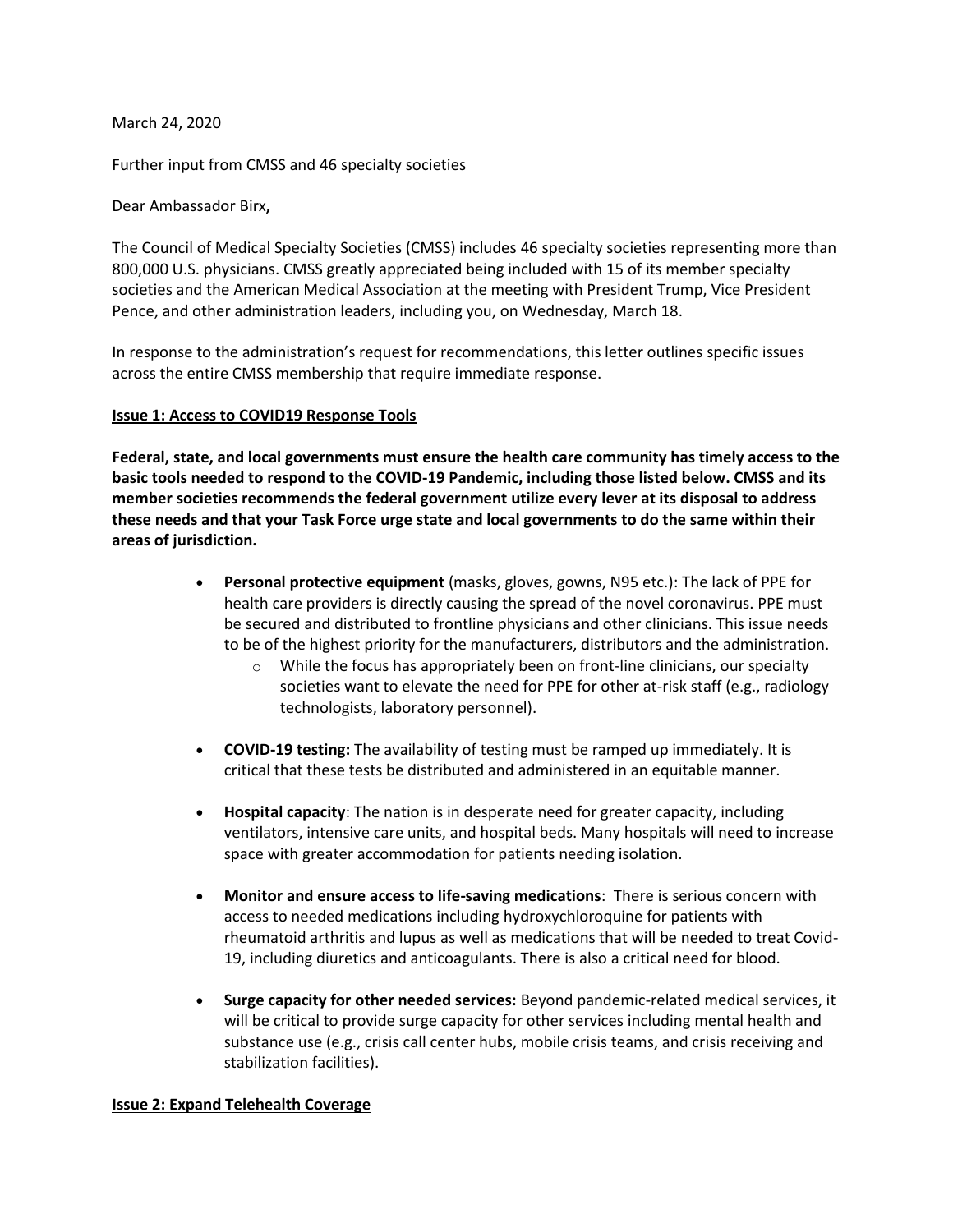Telehealth is a priority strategy for the screening and triaging of patients who believe they are infected with COVID-19. The administration should immediately support the health care system's ability to respond to the COVID-19 Pandemic by mandating important changes that would support telehealth:

- **Waive the requirement for a video element for telemedicine**: High percentages of Medicare beneficiaries fall in categories least likely to have access to video capabilities, including more rural areas, the elderly, and those with serious health conditions. These are many of the same patients who are more vulnerable to COVID-19 and would be at greater risk if forced to travel somewhere for a face-to-face visit should that even be an option.
	- $\circ$  Parity in payment and billing codes for telephone visits are urgently needed, especially for high-risk populations (e.g., mental health and substance use diagnoses).
	- $\circ$  Public and private payers should compensate for all telephone visits at the same level as face-to-face visits for the duration of the national emergency
		- Specifically, provide reimbursement for CPT codes 99441 99443 which are telephone evaluation and management services (E/M) provided by a physician to an established patient, parent, or guardian not originating from a related E/M service provided within the previous 7 days nor leading to an E/M service or procedure within the next 24 hours or soonest available appointment. This would provide an option for patients and physicians that need to conduct a longer conversation of up to 30 minutes if necessary and also would not require that the discussion be patient-initiated.
- $\circ$  All types of telemedicine, including telehealth visits, virtual check-ins, phone consultations, and e-visits available to both new and established patients. Health and Human Services (HHS) has noted it will not conduct audits to ensure prior patient relationships for telehealth visits, however this flexibility was not extended to virtual check-ins or e-visits.

## **Address other key telehealth issues by:**

- o Including payment for telehealth under the Medicaid program.
- $\circ$  Requiring private health insurers (including ERISA plans) to adopt a similar policy to the Centers for Medicare and Medicaid Services for telehealth coverage.
- $\circ$  Relaxing restrictions around state licensing to allow telemedicine coverage for patients in other jurisdictions.
- $\circ$  Relaxing restrictions for in-person certification or recertification for patients at risk (e.g., hospice patients, supplemental oxygen).

## **Issue 3: Address Other Policy Considerations**

**Suspend MACRA Reporting Requirements and delay required reporting of the 2019 MIPS to the end of the year.** At this moment in history, the nation's physicians should focus on being doctors and surgeons, not administrative reporting. While we appreciate that CMS has taken steps to extend MIPS reporting to April 30, 2020, we would recommend further extension to the end of 2020.

**Direct financial assistance for practices:** Treatments are delayed, patient volumes are dropping, staff are being laid off or getting sick, and other financial hits are impacting clinics, practices, and hospitals.